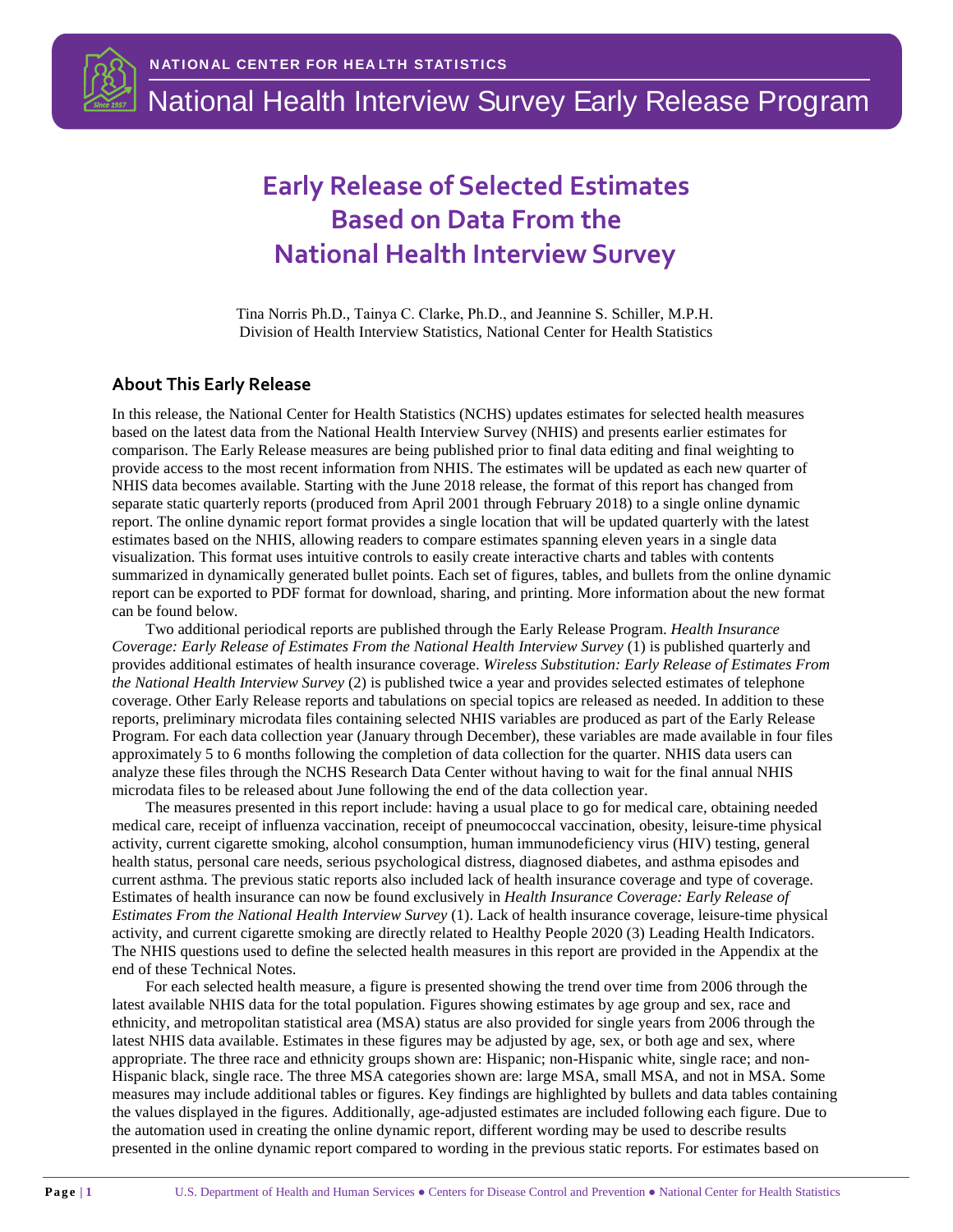the 1997–2005 NHIS, readers should refer to the previous static reports available at: [https://www.cdc.gov/nchs/nhis/releases.htm.](https://www.cdc.gov/nchs/nhis/releases.htm)

#### **Data source**

Data used to produce this Early Release are derived from the three main NHIS components from 2006 through the latest available NHIS: (a) the Family Core, which collects information on all family members in each household; (b) the Sample Child Core, which collects information on one randomly selected child ("sample child") in each family with a child; and (c) the Sample Adult Core, which collects information from one randomly selected adult ("sample adult") aged 18 or over in each family. Annual sample sizes based on a full year of NHIS data are approximately 74,000–113,000 persons for the Family Core, 21,000–37,000 adults in the Sample Adult Core, and 8,000–14,000 children in the Sample Child Core. Visit the NHIS website at [https://www.cdc.gov/nchs/nhis.htm](http://www.cdc.gov/nchs/nhis.htm) for more information on the design, content, and use of NHIS.

#### **Calibration of weights to independent population estimates**

NCHS creates weights for each calendar quarter of the NHIS sample. Beginning with the 2012 NHIS data, estimates were calculated using NHIS sample weights calibrated to 2010 census-based population estimates for sex, age, and race and ethnicity of the U.S. civilian noninstitutionalized population. NHIS weights were calibrated to 2000 censusbased population estimates for NHIS data between 2006 and 2011. The NHIS data weighting procedure for the 2006–2015 NHIS is described in more detail at: [https://www.cdc.gov/nchs/data/series/sr\\_02/sr02\\_165.pdf.](http://www.cdc.gov/nchs/data/series/sr_02/sr02_165.pdf)

#### **Implementation of a new sample design**

A new sample design was implemented with the 2016 NHIS. Sample areas were reselected to take account of changes in the distribution of the U.S. population since 2006, when the previous sample design was first implemented; commercial address lists were used as the main source of addresses, rather than field listing; and the oversampling procedures for black, Hispanic, and Asian persons that were a feature of the previous sample design were not implemented in 2016. Some of the differences between estimates for 2016 and later and estimates for earlier years may be attributable to the new sample design. Visit the NCHS website at [https://www.cdc.gov/nchs/nhis.htm](http://www.cdc.gov/nchs/nhis.htm) for more information on the design, content, and use of NHIS.

#### **Estimation procedures**

The NHIS data weighting procedures are described in more detail at:

[https://www.cdc.gov/nchs/data/series/sr\\_02/sr02\\_165.pdf](http://www.cdc.gov/nchs/data/series/sr_02/sr02_165.pdf) (2006–2015 NHIS). Because all Early Release estimates are released prior to final data editing and final weighting, they should be considered preliminary and may differ slightly from estimates that will be made later using the final data files. Differences between estimates calculated using preliminary data files and final data files are typically less than 0.1 percentage point. For 2008, differences may be as high as 1.5 percentage points because a larger-than-usual number of records were removed for insufficient quality in the final data files.

Point estimates and estimates of their variances were calculated using the SUDAAN software package (RTI International, Research Triangle Park, NC) to account for the complex sample design of NHIS. The Taylor series linearization method was chosen for variance estimation. Full-year 2007 Early Release estimates are based on final in-house design variables for estimating variance. All other Early Release estimates use Early Release interim design variables to estimate variance.

Beginning with the 2017 NHIS, all estimates shown meet the NCHS standards of reliability as specified in *National Center for Health Statistics Data Presentation Standards for Proportions* (4), unless otherwise noted. Estimates based on the 2016 and earlier NHIS meet the former NCHS standard of having less than or equal to 30% relative standard error, unless otherwise noted. Point estimates in some figures and tables are accompanied by 95% confidence intervals. Starting with the 2017 NHIS, two-sided 95% confidence intervals are calculated using the Clopper-Pearson method adapted for complex surveys by Korn and Graubard (4). For the 2016 and earlier NHIS, two-sided 95% confidence intervals are calculated using the Wald method.

Estimates in this online dynamic report are based on analyses that exclude persons with unknown responses to questions used to define selected health measures. For each of the health measures, rates of unknown responses were less than 7%.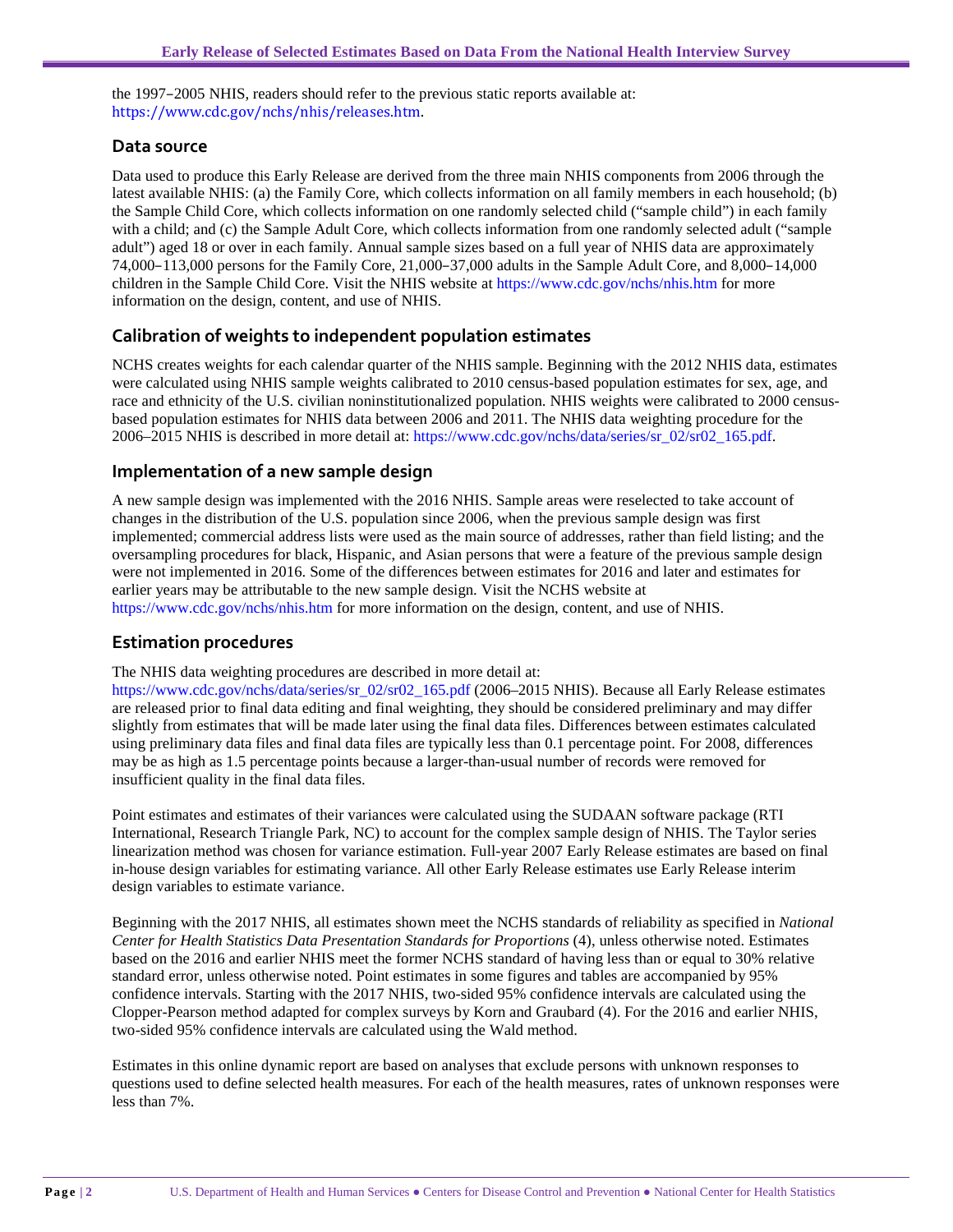#### **Significance testing**

Trends were first assessed by using default specifications in Joinpoint regression, which characterizes trends as joined linear segments (5). A joinpoint is the year at which two segments with different slopes meet. Joinpoint software uses statistical criteria to determine the fewest number of segments necessary to characterize a trend and the year(s) when segments begin and end. A limitation of using aggregated data and Joinpoint software alone for trend analysis of the NHIS is that this approach does not account for year-to-year correlation or use the recommended degrees of freedom for statistical testing. Given these limitations, other techniques were also used to refine the testing.

An enhancement in the online dynamic report is the "tool tip" which provides the reader with useful information when hovering on a bar within a chart. In the tool tip, the reader can find specifics about the estimate such as the year and quarter of the NHIS it is from, any subgroups it is for, percentage, and confidence interval. For trend charts, a matrix of z-scores providing indications of statistically significant differences between years is also provided. The z-score is a statistic that helps you decide whether or not the difference between any two specific years is statistically significant (whether or not to reject the null hypothesis that there is no difference).

Differences between percentages or rates for current estimates were evaluated by using two-sided significance tests at the 0.05 level. Terms such as "higher than," "less than," "more likely," and "less likely" indicate a statistically significant difference, unless otherwise noted. Terms such as "similar" and "no difference" indicate that the statistics being compared were not significantly different. Lack of comment regarding the difference between any two statistics does not necessarily mean that the difference was tested and found to be not significant. Because of small sample sizes, estimates based on less than 1 year of data may have large variances, and caution should be used in analyzing these estimates. Patterns for such estimates may change as more data become available.

### **Adjustment for age and sex**

Age-sex-adjusted percentages were calculated for three race and ethnicity groups. For the prevalence of obesity, only age-adjusted sex-specific percentages are presented because the race and ethnicity patterns in obesity prevalence differ by sex. Similarly, only sex-adjusted age-specific prevalences are presented for the asthma measures because the race and ethnicity patterns in asthma episodes and current asthma differ by age. Direct standardization was used for adjustment, using the projected 2000 U.S. population as the standard population (6) and using age groups that varied depending on the impact of age on the specific measure. Rates presented are crude rates unless otherwise stated.

### **Race and ethnicity categories**

The race and ethnicity categories for data years presented in this online dynamic report are defined using the 1997 *Revisions to the Standards for the Classification of Federal Data on Race and Ethnicity* (7) promulgated by the U.S. Office of Management and Budget (OMB). For conciseness, the text, tables, and figures in this report use shorter versions of the 1997 OMB terms for race and ethnicity. For example, the category "not Hispanic or Latino, black or African American, single race" is referred to as "non-Hispanic black, single race" in the text, tables, and figures. NHIS editing procedures are consistent with U.S. Census Bureau procedures for collecting and editing data on race and ethnicity, which eliminate "other race" as a separate race response. This response category is treated as missing, and race is imputed if this was the only race response. In cases where "other race" was mentioned along with one or more OMB race groups, the "other race" response is dropped and the OMB race group information is retained.

#### **Metropolitan statistical area categories**

MSA status is classified in three categories: large MSA of 1 million or more persons, small MSA of less than 1 million persons, and not in an MSA. Generally, an MSA consists of a county or group of counties containing at least one urbanized area of 50,000 or more population. In addition to the county or counties that contain all or part of the urbanized area, an MSA may contain other adjacent counties that are economically and socially integrated with the central city. The number of adjacent counties included in an MSA is not limited, and boundaries may cross state lines.

OMB defines MSAs according to published standards that are applied to U.S. Census Bureau data. The definition of an MSA is periodically reviewed. For 2006–2015, the June 2003 metropolitan and micropolitan statistical area definitions, which resulted from application of the 2000 OMB standards to U.S. Census 2000, are used for NHIS data. Beginning in 2016, the February 2013 metropolitan and micropolitan statistical area delineations, which resulted from application of the 2010 OMB standards to U.S. Census 2010, are used for NHIS data. The 2010 OMB standards are almost identical to the 2000 OMB standards. The 2000 criteria for designating MSAs introduced the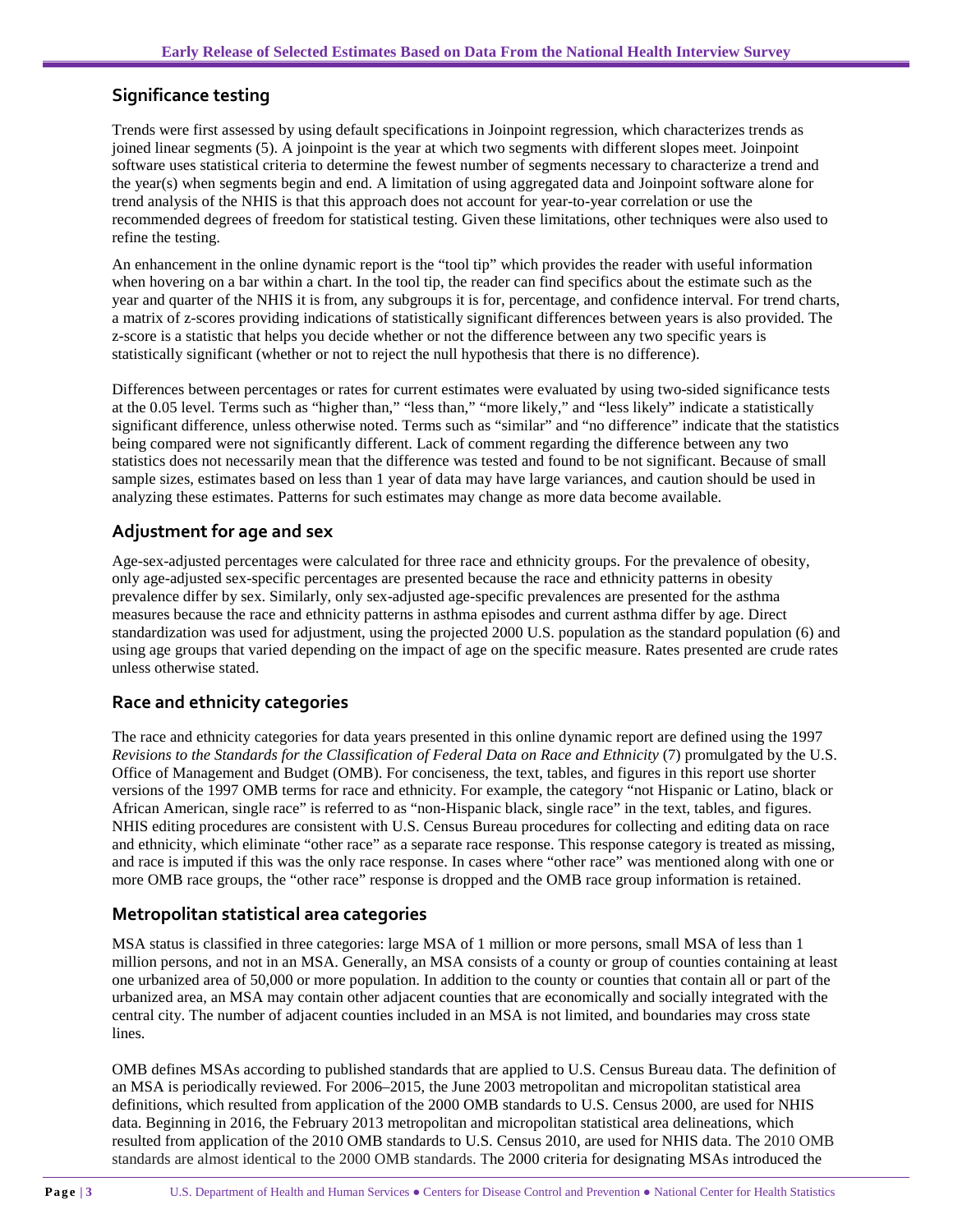simplification of the MSA classification criteria as well as addition of a new category—micropolitan statistical area—for some nonmetropolitan counties. Areas not in an MSA include both micropolitan areas and areas outside the core-based statistical areas. For additional information about MSAs, see the U.S. Census Bureau's website at: https://www.census.gov/programs-surveys/metro-micro.html. Differences observed in estimates across this transition in OMB standards may be due to the change in definitions of metropolitan areas.

#### **Influenza vaccination**

Estimates through July of 2010 were based on separate questions on the receipt of a flu shot or flu vaccine sprayed in their nose during the past 12 months. From August 2010 through 2011, questions were modified to reflect that, for the first time, the seasonal influenza vaccine included protection for the 2009 pandemic H1N1 virus. Beginning in August 2010, instead of separate questions about a flu shot and nasal spray flu vaccine, a single question was asked about flu vaccination during the past 12 months for children followed by a question about the mode of administration (shot or nasal spray). For children aged 6 months–8 years, who initially require two doses of vaccine to be fully vaccinated, these questions do not indicate whether the vaccination was a child's first or second dose. The flu vaccine questions in the Sample Adult Core questionnaire changed to a similar format as those in the Sample Child Core questionnaire in 2016 (single question about flu vaccine during the past 12 months followed by an additional question about the mode of administration).

There were changes from October 2009 through 2011 in how information on receipt of H1N1 vaccinations was collected that could affect influenza vaccination estimates. Influenza vaccination estimates based on data collected during 2009 and January through July of 2010 included only seasonal and not 2009 H1N1 pandemic influenza vaccination. Estimates based on data collected in quarters three and four of 2010 and quarters one and two of 2011 could be affected, to an unknown extent, by reports of H1N1 immunization without seasonal flu immunization for the period when the two vaccinations were administered separately.

Prevalence of influenza vaccination during the past 12 months is different from season-specific coverage (8; estimates available from: [https://www.cdc.gov/flu/fluvaxview\)](http://www.cdc.gov/flu/fluvaxview). Responses to the influenza vaccination questions used to calculate the influenza vaccination estimates presented in this report (see [Appendix\)](#page-6-0) cannot be used to determine when, during the preceding 12 months, the subject received the influenza vaccination. In addition, estimates are subject to recall error, which will vary depending on when the question is asked, because the receipt of an influenza vaccination is seasonal. Advisory Committee on Immunization Practices (ACIP) recommendations regarding who should receive an influenza vaccination have changed over the years, and changes in coverage estimates may reflect changes in recommendations (9). NHIS questions are not always detailed enough to determine whether ACIP recommendations have been met.

#### **Pneumococcal vaccination**

ACIP recommendations regarding who should receive pneumococcal vaccination have changed over the years, and changes in estimates of pneumococcal vaccination may reflect changes in recommendations (see [https://www.cdc.gov/vaccines/vpd/pneumo/index.html\)](https://www.cdc.gov/vaccines/vpd/pneumo/index.html). Of particular note, beginning in 2014, all adults aged 65 and over are recommended to receive both the 13-valent pneumococcal conjugate vaccine (PCV13) and the 23 valent pneumococcal polysaccharide vaccine (PPSV23) in series (10–12). The NHIS question on receipt of pneumococcal vaccination does not distinguish the type of vaccine received.

#### **Alcohol consumption**

From 2006–2013, the alcohol consumption estimates presented are for the percentage of adults aged 18 and over who had five or more drinks in 1 day at least once in the past year, regardless of sex. However, in 2014 the survey questions were changed; male and female respondents were asked about a different quantity of drinks consumed in a day in the past year. As a result, the estimates presented for 2014 and later are for men aged 18 and over who had five or more drinks in 1 day at least once in the past year and women aged 18 and over who had four or more drinks in 1 day at least once in the past year. Differences observed in estimates for women based on the 2014 and later NHIS and 2013 and earlier NHIS may be partially or fully attributable to these changes in the survey questions on alcohol consumption.

#### **Human immunodeficiency virus (HIV) testing**

From 2006 to 2010, the question on HIV testing was located in the AIDS Knowledge and Attitudes (ADS) section of the NHIS questionnaire. The question was preceded by questions that asked respondents whether they had donated blood to a blood bank since March 1985 and, if they had, whether they had donated blood during the past 12 months. The wording of the HIV testing question depended on the respondent's answers to the blood donation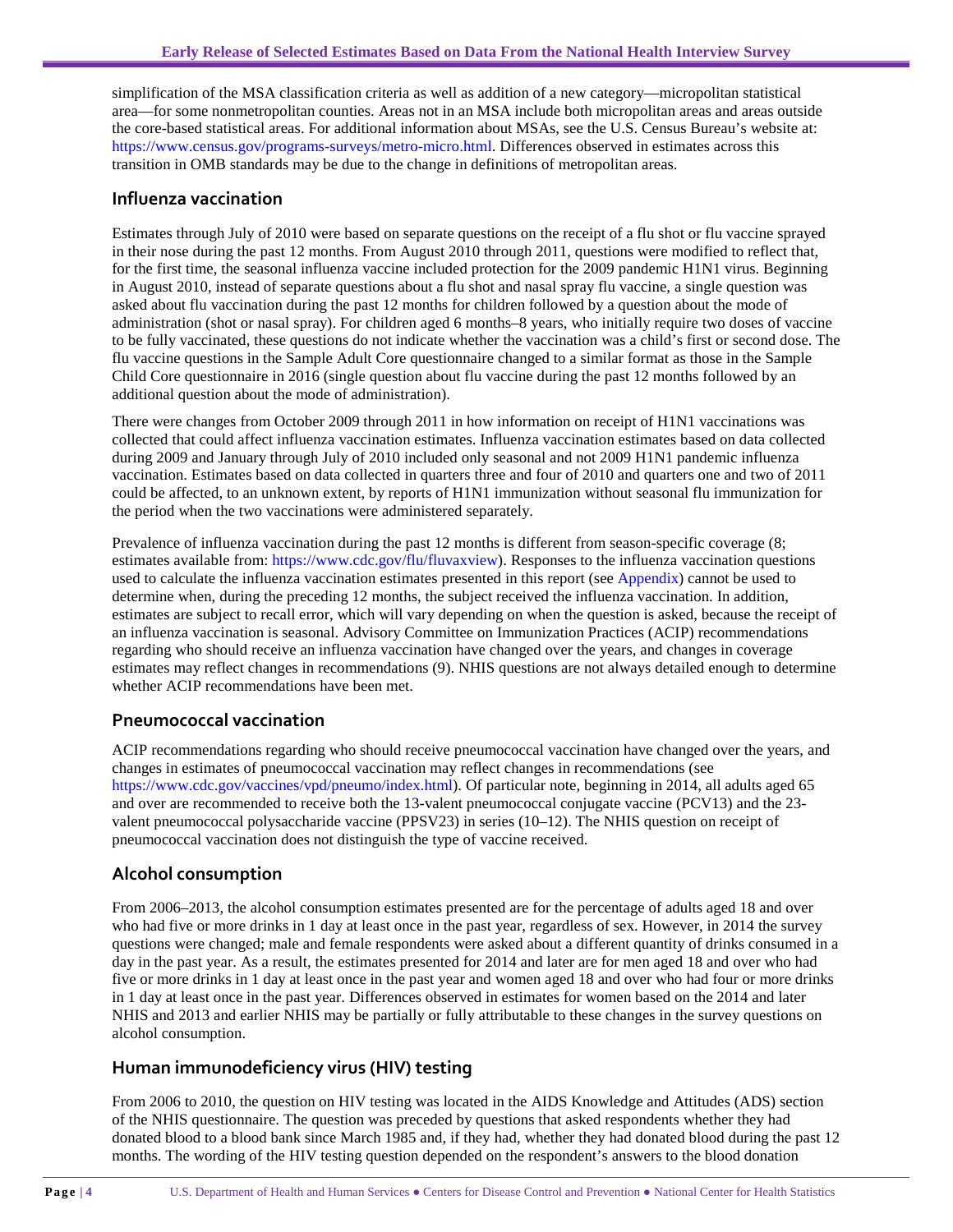questions. Respondents who had donated blood were instructed to exclude tests they may have had as part of blood donations before they were asked if they had ever been tested for HIV. Respondents who had not donated blood were only asked if they had ever been tested for HIV. The ADS section was the last section fielded in the Sample Adult Core questionnaire and was preceded by the Adult Access to Health Care and Utilization (AAU) section.

In 2011, the ADS section was dropped from NHIS, with only the HIV testing question retained. The question was added to the AAU section and is preceded by questions on health insurance. Because no questions were asked about blood donations prior to the HIV testing question, the wording of the question was the same for all respondents. They were instructed to exclude tests they may have had as part of blood donations before they were asked if they had ever been tested for HIV. The AAU section is the last section fielded in the Sample Adult Core questionnaire, and the HIV testing question is the last question in the AAU section. Differences observed in estimates based on the 2010 and earlier NHIS and the 2011 and later NHIS may be partially or fully attributable to this change in placement of the HIV testing question on the NHIS questionnaire.

In 2013, the HIV testing question was removed from the AAU section and was added to the Adult Selected Items (ASI) section, where it is preceded by questions on sexual orientation, worries related to financial matters, sleep, and psychological distress. Because no questions were asked about blood donations prior to the HIV testing question, the wording of the question was the same for all respondents. They were instructed to exclude tests they may have had as part of blood donations before they were asked if they had ever been tested for HIV. Beginning in 2013, the ASI section is the last section fielded in the Sample Adult Core questionnaire, and the HIV testing question is the second-to-last question in the ASI section (followed by a question asking adults who had not been tested why they had not been tested). Differences observed in estimates based on the 2012 and earlier NHIS and the 2013 and later NHIS may be partially or fully attributable to this change in placement of the HIV testing question on the NHIS questionnaire.

## **Serious psychological distress**

From 2006 to 2012, the six questions on psychological distress were located in the Adult Conditions (ACN) section of the Sample Adult Core questionnaire. These questions ask how often a respondent experienced certain symptoms of psychological distress during the past 30 days. Response codes of the six questions for each person (with "ALL of the time" assigned 1, "NONE of the time" assigned 5, and other intermediate responses assigned accordingly) were transformed (with "ALL of the time" assigned 4, "NONE of the time" assigned 0, and intermediate responses assigned accordingly) and summed to yield a scale with a 0–24 range. A value of 13 or more for this scale is used here to define serious psychological distress (13). The ACN section was preceded by the Adult Socio-Demographic (ASD) section. In 2013, the six psychological distress questions were moved from the ACN section and added to the Adult Selected Items (ASI) section, where they were preceded by questions on sexual orientation, worries related to financial matters, and sleep. Beginning in 2013, the ASI section is the last section fielded in the Sample Adult Core questionnaire. Due to the higher than usual amount of missing data in the ASI section, adults with missing data for any of the six psychological distress questions are excluded from the calculation of the serious psychological distress indicator for 2013 and later. Differences observed in estimates based on the 2012 and earlier NHIS and the 2013 and later NHIS may be partially or fully attributable to this change in placement of the six psychological distress questions on the NHIS questionnaire.

## **Early Release of NHIS Estimates**

The NCHS Early Release Program updates and releases timely estimates by means of three Early Release reports. This Early Release of Selected Estimates (14) and a separate health insurance report (1) are released approximately 5 to 6 months after NHIS data collection has been completed for each quarter. A third report on wireless substitution (2) is released mid-year and again at the end of the year. New measures may be added as work continues and in response to changing data needs. Feedback on the Early Release mechanism and on the estimates is welcome [\(e](mailto:nhislist@cdc.gov)[mail\)](mailto:nhislist@cdc.gov).

Announcements about Early Releases, other new data releases, publications, or corrections related to NHIS will be sent to members of the NHIS researchers electronic mailing list. To join, visit: https://www.cdc.gov/subscribe.html.

A list of previous Early Release Program reports is available from[: https://www.cdc.gov/nchs/nhis/releases.htm.](http://www.cdc.gov/nchs/nhis/releases.htm)

# **Suggested Citation**

Norris T, Clarke TC, Schiller JS. Early release of selected estimates based on data from the National Health Interview Survey. National Center for Health Statistics. December 2018. Available from: [https://www.cdc.gov/nchs/nhis.htm.](http://www.cdc.gov/nchs/nhis.htm)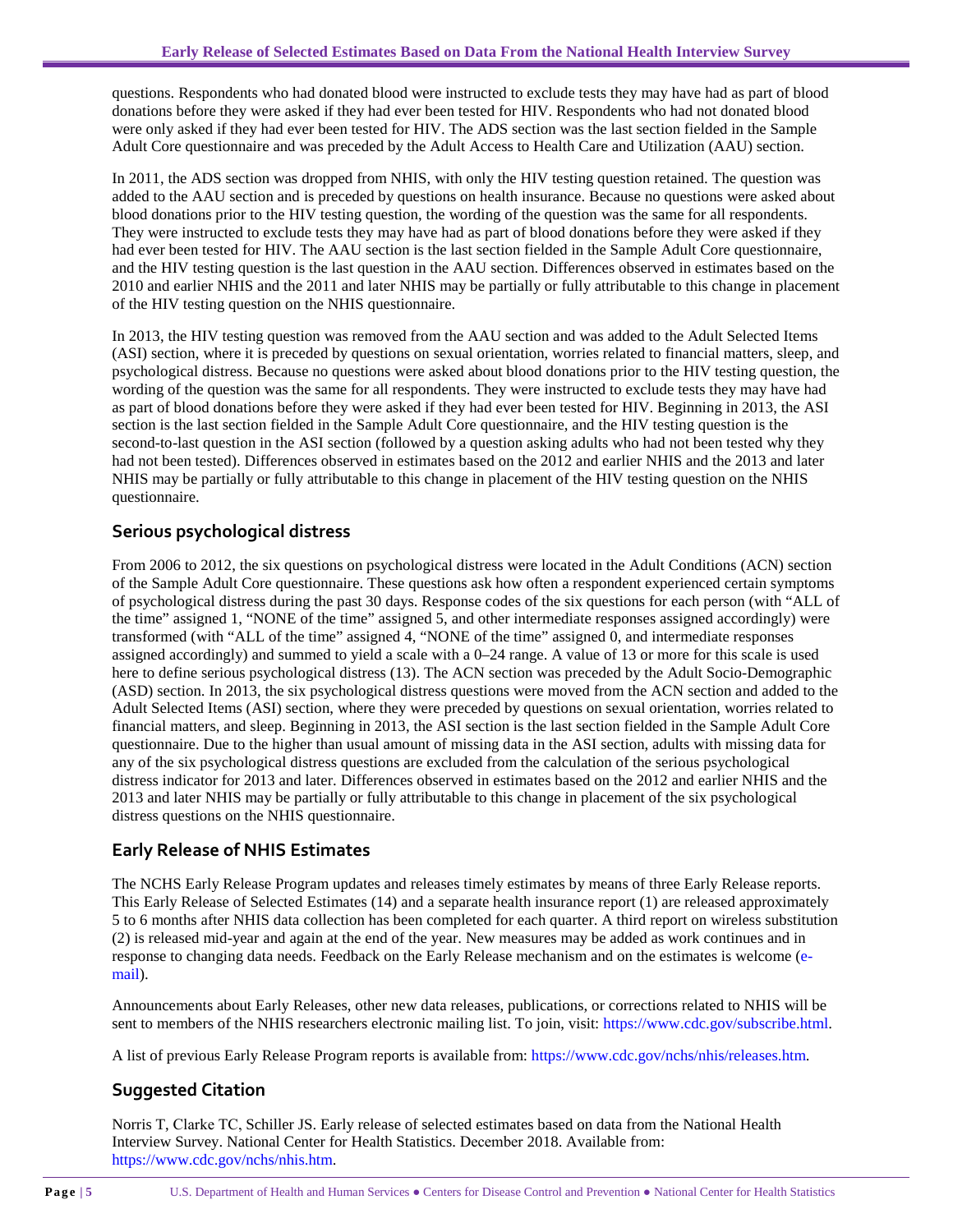# **References**

- 1. Martinez ME, Zammitti EP, Cohen RA. Health insurance coverage: Early release of estimates from the National Health Interview Survey, January–June 2018. National Center for Health Statistics. November 2018. Available from: [https://www.cdc.gov/nchs/data/nhis/earlyrelease/insur2018](https://www.cdc.gov/nchs/data/nhis/earlyrelease/insur201805.pdf)11.pdf.
- 2. Blumberg SJ, Luke JV. Wireless substitution: Early release of estimates from the National Health Interview Survey, July–December 2017. National Center for Health Statistics. June 2018. Available from: <https://www.cdc.gov/nchs/data/nhis/earlyrelease/wireless201806.pdf>.
- 3. U.S. Department of Health and Human Services, Office of Disease Prevention and Health Promotion. Healthy People 2020. Washington, DC. Available from: [https://www.healthypeople.gov/2020/default.aspx.](http://www.healthypeople.gov/2020/default.aspx)
- 4. Parker JD, Talih M, Malec DJ, Beresovsky V, Carroll M, Gonzalez JF, et al. National Center for Health Statistics data presentation standards for proportions. National Center for Health Statistics. Vital Health Stat 2(175). 2017. Available from: [https://www.cdc.gov/nchs/data/series/sr\\_02/sr02\\_175.pdf](https://www.cdc.gov/nchs/data/series/sr_02/sr02_175.pdf)
- 5. National Cancer Institute, Statistical Research and Applications Branch. Joinpoint Regression Program, version 4.5.0.1 [computer software]. 2017.
- 6. Klein RJ, Schoenborn CA. Age adjustment using the 2000 projected U.S. population. Healthy People Statistical Notes, no. 20. Hyattsville, MD: National Center for Health Statistics. 2001. Available from: [https://www.cdc.gov/nchs/data/statnt/statnt20.pdf.](http://www.cdc.gov/nchs/data/statnt/statnt20.pdf)
- 7. Office of Management and Budget. Revisions to the standards for the classification of federal data on race and ethnicity. Fed Regist 62(210):58782–90. 1997. Available from: [https://www.gpo.gov/fdsys/pkg/](https://www.gpo.gov/fdsys/pkg/FR-1997-10-30/pdf/97-28653.pdf) [FR-1997-10-30/pdf/9](https://www.gpo.gov/fdsys/pkg/FR-1997-10-30/pdf/97-28653.pdf)7-28653.pdf.
- 8. Centers for Disease Control and Prevention. Surveillance of influenza vaccination coverage— United States, 2007–08 through 2011–12 influenza seasons. MMWR 62(SS–4):1–28. 2013. Available from: [https://www.cdc.gov/mmwr/preview/mmwrhtml/ss6204a1.htm?s\\_cid=ss6204a1\\_w](http://www.cdc.gov/mmwr/preview/mmwrhtml/ss6204a1.htm?s_cid=ss6204a1_w).
- 9. Centers for Disease Control and Prevention. Prevention and control of influenza: Recommendations of the Advisory Committee on Immunization Practices (ACIP). MMWR 55(RR–10):1–42. 2006. Available from: [https://www.cdc.gov/mmwr/PDF/rr/rr5510.pdf.](http://www.cdc.gov/mmwr/PDF/rr/rr5510.pdf)
- 10. Centers for Disease Control and Prevention. Prevention of pneumococcal disease: Recommendations of the Advisory Committee on Immunization Practices (ACIP). MMWR 46(RR–08):1–24. 1997. Available from: [https://www.cdc.gov/mmwr/preview/mmwrhtml/00047135.htm.](http://www.cdc.gov/mmwr/preview/mmwrhtml/00047135.htm)
- 11. Centers for Disease Control and Prevention. Use of 13-valent pneumococcal conjugate vaccine and 23-valent pneumococcal polysaccharide vaccine for adults with immunocompromising conditions: Recommendations of the Advisory Committee on Immunization Practices (ACIP). MMWR 61(40):816–9. 2012. Available from: [https://www.cdc.gov/mmwr/preview/mmwrhtml/mm6140a4.htm](http://www.cdc.gov/mmwr/preview/mmwrhtml/mm6140a4.htm).
- 12. Tomczyk S, Bennett NM, Stoecker C, Gierke R, Moore MR, Whitney CG, et al. Use of 13-valent pneumococcal conjugate vaccine and 23-valent pneumococcal polysaccharide vaccine among adults aged ≥65 years: Recommendations of the Advisory Committee on Immunization Practices (ACIP). MMWR 63(37):822– 5. 2014. Available from: [https://www.cdc.gov/mmwr/preview/mmwrhtml/mm6337a4.htm.](http://www.cdc.gov/mmwr/preview/mmwrhtml/mm6337a4.htm)
- 13. Kessler RC, Barker PR, Colpe LJ, Epstein JF, Gfroerer JC, Hiripi E, et al. Screening for serious mental illness in the general population. Arch Gen Psychiatry 60(2):184–9. 2003.
- 14. Norris T, Clarke TC, Schiller JS. Early release of selected estimates based on data from the National Health Interview Survey. National Center for Health Statistics. December 2018. Available from: [https://www.cdc.gov/nchs/nhis.htm.](http://www.cdc.gov/nchs/nhis.htm)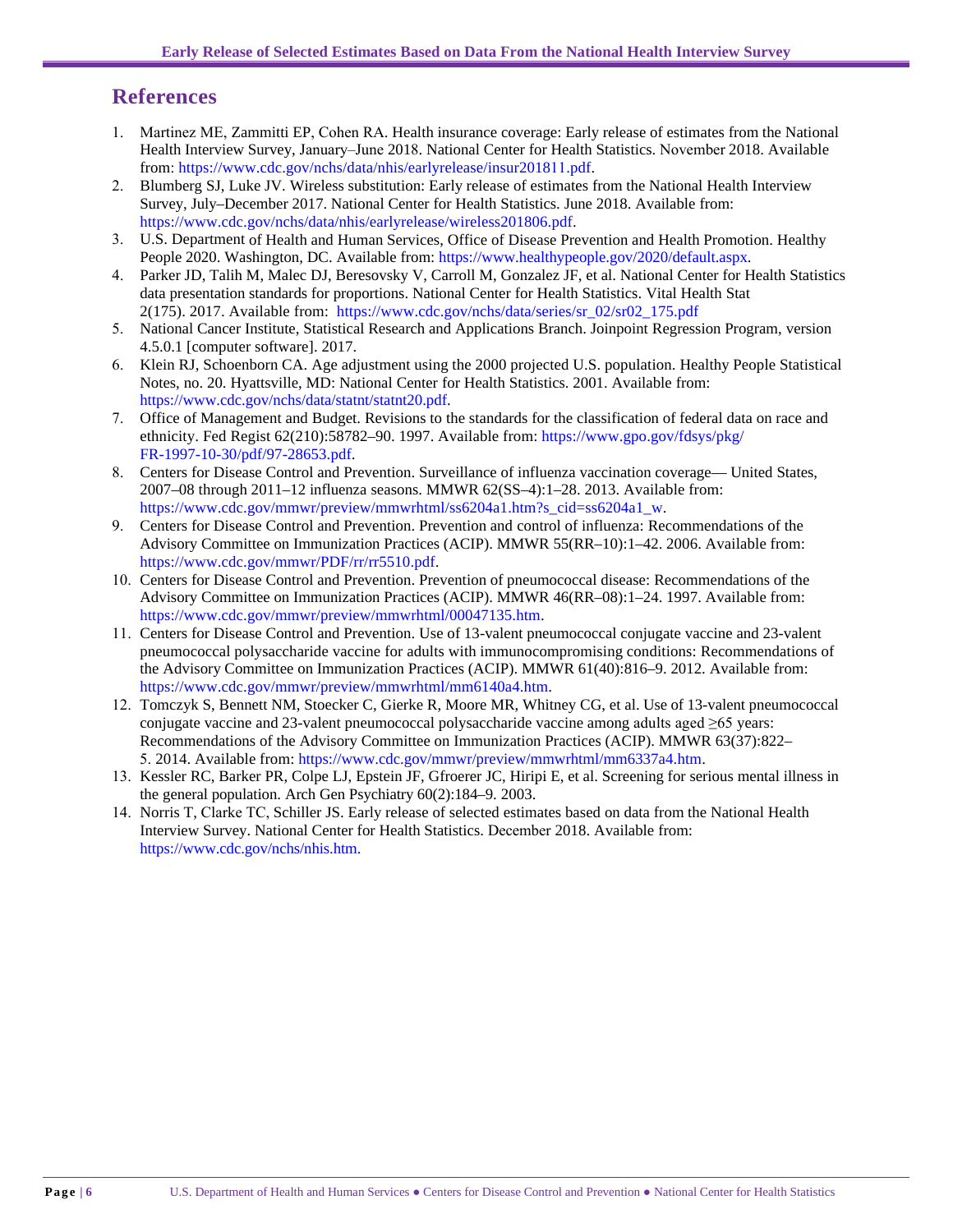# <span id="page-6-0"></span>**Appendix. National Health Interview Survey Questions Used to Define Selected Health Measures (based on the latest available NHIS)**

Alphanumeric codes refer directly to the question on the latest available National Health Interview Survey that was used to define the health measure.

#### **Usual place to go for medical care**

| AAU.020        | Is there a place that you USUALLY go to when you are sick or need advice about your health?                                                                                                                                                                  |
|----------------|--------------------------------------------------------------------------------------------------------------------------------------------------------------------------------------------------------------------------------------------------------------|
|                | <b>AND</b>                                                                                                                                                                                                                                                   |
| CAU.020        | Is there a place that [child] USUALLY goes when [he/she] is sick or you need advice about<br>[his/her] health?                                                                                                                                               |
|                | $(1)$ Yes<br>(2) There is NO place<br>(3) There is MORE THAN ONE place<br>(7) Refused<br>(9) Don't know                                                                                                                                                      |
| AAU.030        | [If only one place] What kind of place is it—a clinic, doctor's office, emergency room, or some<br>other place? [If more than one place] What kind of place do you go to most often—a clinic,<br>doctor's office, emergency room, or some other place?       |
|                | <b>AND</b>                                                                                                                                                                                                                                                   |
| CAU.030        | [If only one place] What kind of place is it—a clinic, doctor's office, emergency room, or some<br>other place? [If more than one place] What kind of place does [child] go to most often—a<br>clinic, doctor's office, emergency room, or some other place? |
|                | (1) Clinic or health center<br>(2) Doctor's office or HMO<br>(3) Hospital emergency room<br>(4) Hospital outpatient department<br>(5) Some other place<br>(6) Doesn't go to one place most often<br>(7) Refused<br>$(9)$ Don't know                          |
|                | Failure to obtain needed medical care                                                                                                                                                                                                                        |
| <b>FAU.030</b> | DURING THE PAST 12 MONTHS, was there any time when [you/someone in the family]                                                                                                                                                                               |

needed medical care, but did not get it because [you/the family] couldn't afford it?

(1) Yes (2) No (7) Refused (9) Don't know

### **Receipt of influenza vaccination**

AAU.310 DURING THE PAST 12 MONTHS, have you had a flu vaccination? A flu vaccination is usually given in the fall and protects against influenza for the flu season.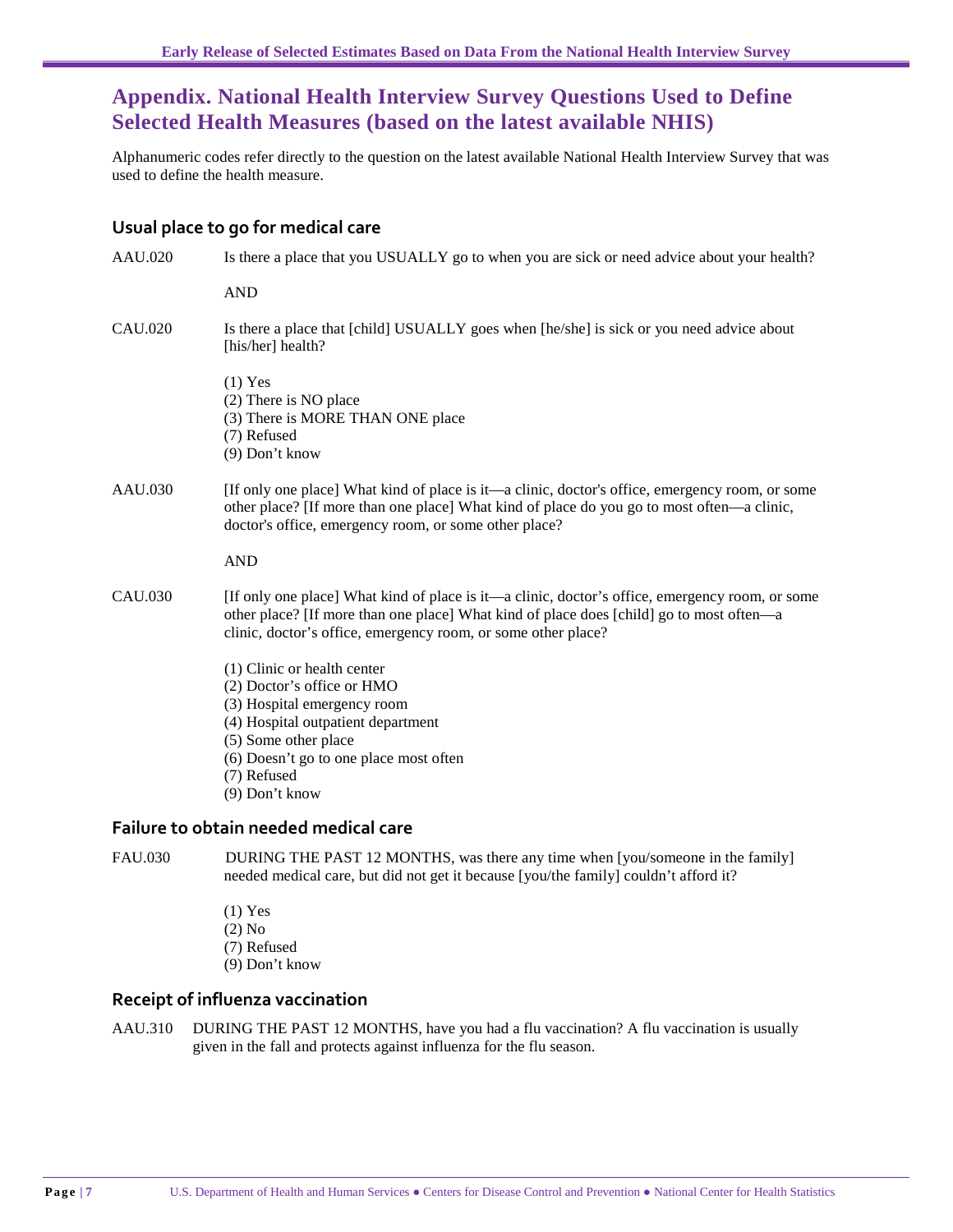- CFI.005 DURING THE PAST 12 MONTHS, has [child] had a flu vaccination? A flu vaccination is usually given in the fall and protects against influenza for the flu season.
	- (1) Yes (2) No (7) Refused (9) Don't know

#### **Receipt of pneumococcal vaccination**

AAU.320 Have you EVER had a pneumonia shot? This shot is usually given only once or twice in a person's lifetime and is different from the flu shot. It is also called the pneumococcal vaccine.

> (1) Yes (2) No (7) Refused (9) Don't know

#### **Obesity**

AHB.190 How tall are you without shoes?

| $(02-07)$ 2-7 feet |  |  |
|--------------------|--|--|
|                    |  |  |

- (97) Refused (99) Don't know
- (M) Metric
- 

#### AND

| $(00-11)$ 0-11 inches |  |  |
|-----------------------|--|--|
|-----------------------|--|--|

- (97) Refused
- (99) Don't know

#### OR

- $(0-2)$  0–2 meters
- (7) Refused
- (9) Don't know

#### AND

| $(000-241)$ | $0-241$ centimeters |
|-------------|---------------------|
| (997)       | Refused             |
| (999)       | Don't know          |

AHB.200 How much do you weigh without shoes?

| $(050 - 500)$ | $50 - 500$ pounds |
|---------------|-------------------|
| (997)         | Refused           |
| (999)         | Don't know        |

(M) Metric

#### OR

| $(022 - 226)$ | 22-226 kilograms |
|---------------|------------------|
| (997)         | Refused          |
| (999)         | Don't know       |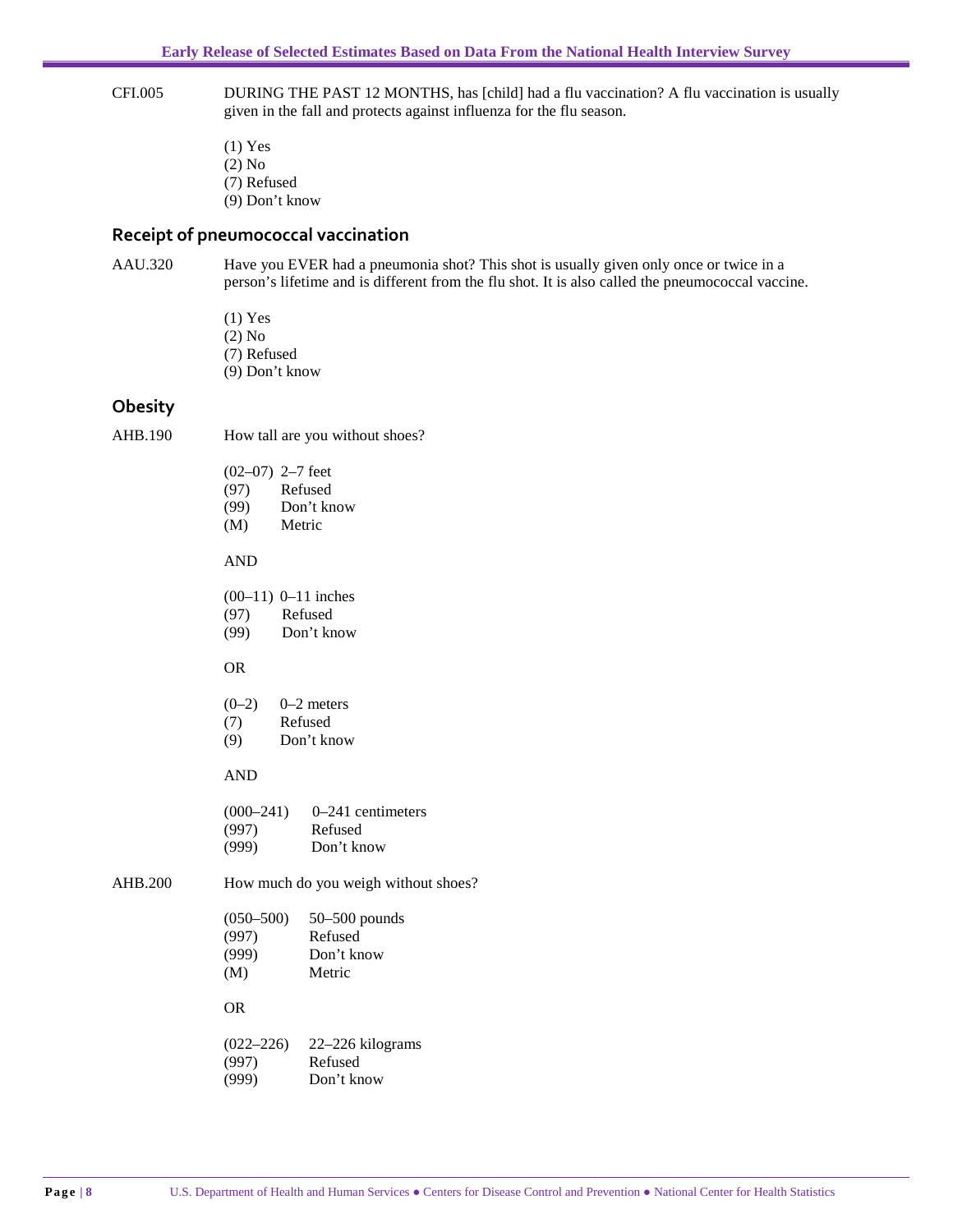#### **Leisure-time physical activity**

The next questions are about physical activities (exercise, sports, physically active hobbies...) that you may do in your LEISURE time.

AHB.090 How often do you do VIGOROUS leisure-time physical activities for AT LEAST 10 MINUTES that cause HEAVY sweating or LARGE increases in breathing or heart rate?

> Field Representative: Read if necessary: How many times per day, per week, per month, or per year do you do these activities?

Number of vigorous leisure-time physical activities

| (000)         | Never                           |
|---------------|---------------------------------|
| $(001 - 995)$ | $1-995$ time(s)                 |
| (996)         | Unable to do this type activity |
| (997)         | Refused                         |
| (999)         | Don't know                      |

Time period for vigorous leisure-time physical activities

(0) Never (1) Per day (2) Per week (3) Per month (4) Per year (6) Unable to do this activity (7) Refused (9) Don't know

AHB.100 About how long do you do these vigorous leisure-time physical activities each time?

Number for length of vigorous leisure-time physical activities

(001–995) 1–995 (997) Refused (999) Don't know

Time period for length of vigorous leisure-time physical activities

(1) Minutes

(2) Hours

(7) Refused

(9) Don't know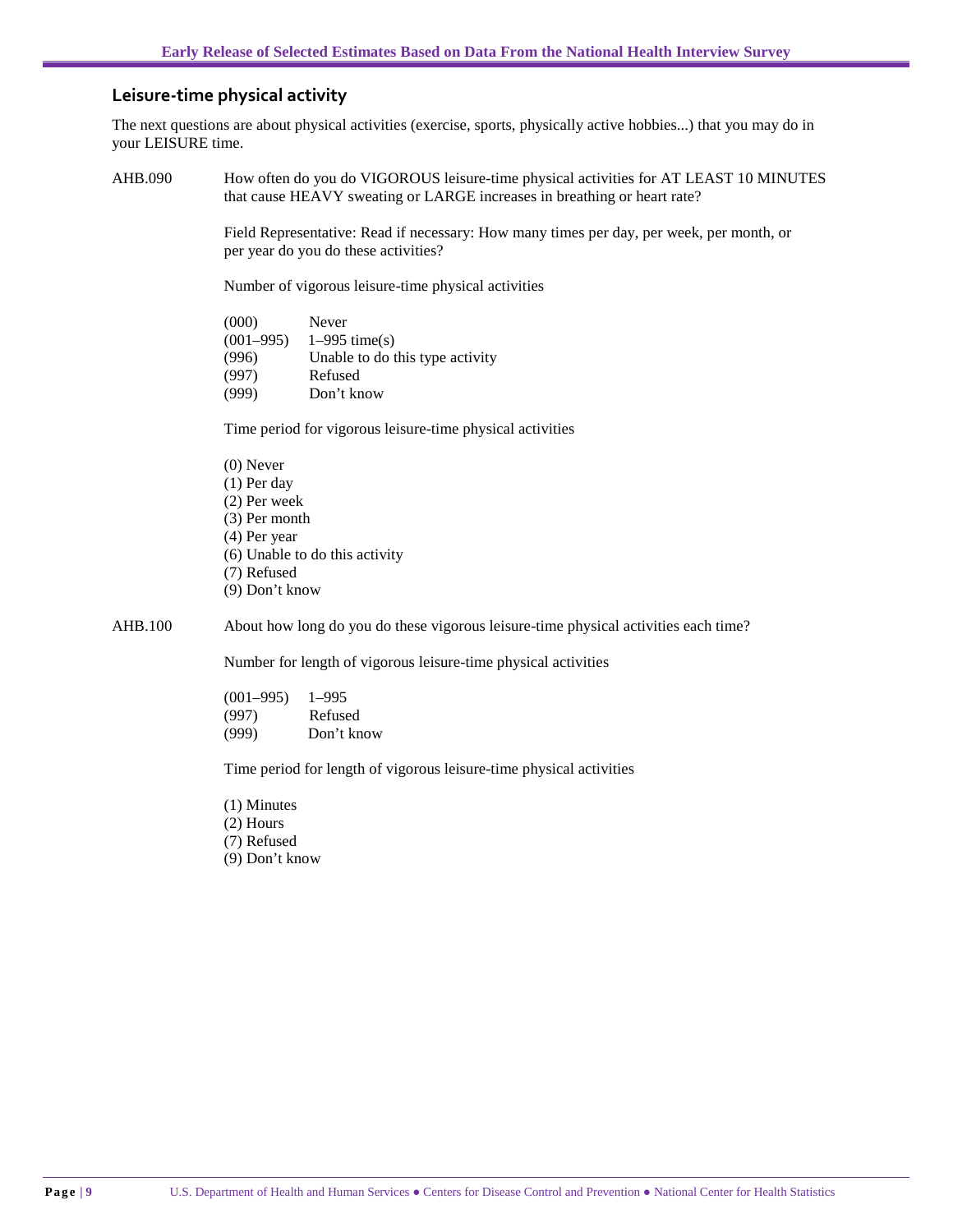AHB.110 How often do you do LIGHT OR MODERATE LEISURE-TIME physical activities for AT LEAST 10 MINUTES that cause ONLY LIGHT sweating or a SLIGHT to MODERATE increase in breathing or heart rate?

> Field Representative: If necessary, prompt with: How many times per day, per week, per month, or per year do you do these activities?

Number of light or moderate leisure-time physical activities

| (000)       | Never                           |
|-------------|---------------------------------|
| $(001-995)$ | $1-995$ time(s)                 |
| (996)       | Unable to do this type activity |
| (997)       | Refused                         |
| (999)       | Don't know                      |

Time period for light or moderate leisure-time physical activities

(0) Never (1) Per day (2) Per week (3) Per month (4) Per year (6) Unable to do this activity (7) Refused (9) Don't know

AHB.120 About how long do you do these light or moderate leisure-time physical activities each time?

Number for length of light or moderate leisure-time physical activities

| $(001 - 995)$ | $1 - 995$  |
|---------------|------------|
| (997)         | Refused    |
| (999)         | Don't know |

Time period for length of light or moderate leisure-time physical activities

(1) Minutes (2) Hours (7) Refused (9) Don't know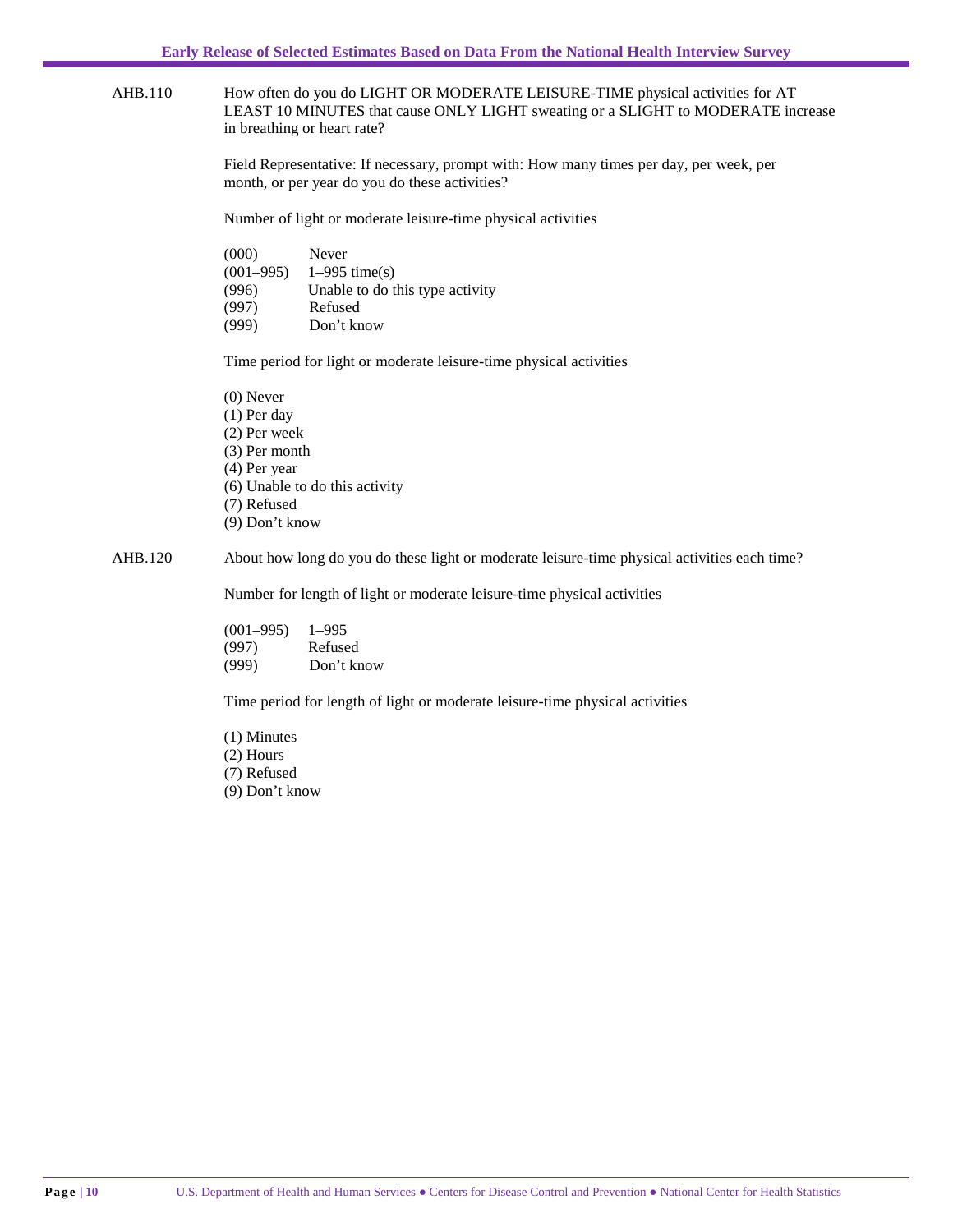AHB.130 How often do you do LEISURE-TIME physical activities specifically designed to STRENGTHEN your muscles such as lifting weights or doing calisthenics? (Include all such activities even if you have mentioned them before.)

Number of times

| (000)       | Never                           |
|-------------|---------------------------------|
| $(001-995)$ | $1-995$ time(s)                 |
| (996)       | Unable to do this type activity |
| (997)       | Refused                         |
| (999)       | Don't know                      |

Time period for times per day, per week, per month, or per year

| $(0)$ Never                    |
|--------------------------------|
| $(1)$ Per day                  |
| (2) Per week                   |
| $(3)$ Per month                |
| (4) Per year                   |
| (6) Unable to do this activity |
| (7) Refused                    |
| $(9)$ Don't know               |
|                                |

#### **Current cigarette smoking**

AHB.010 Have you smoked at least 100 cigarettes in your ENTIRE LIFE?

(1) Yes (2) No (7) Refused (9) Don't know

AHB.030 Do you NOW smoke cigarettes every day, some days or not at all?

- (1) Every day (2) Some days (3) Not at all
- (7) Refused
- (9) Don't know

#### **Alcohol consumption**

AHB.150 In your ENTIRE LIFE, have you had at least 12 drinks of any type of alcoholic beverage?

- (1) Yes
- (2) No
- (7) Refused
- (9) Don't know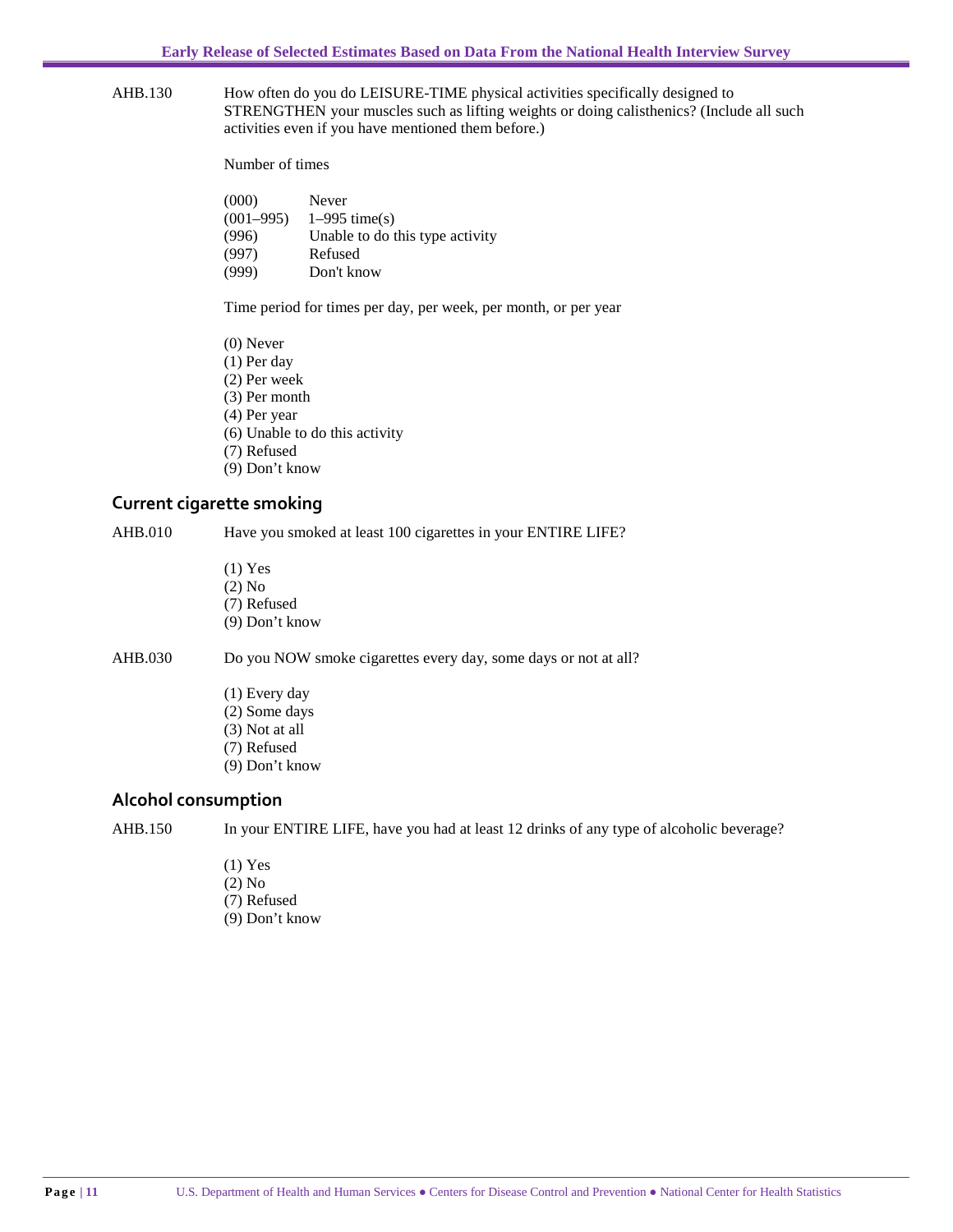AHB.180 In the PAST YEAR, on how many DAYS did you have [5 or more/4 or more] drinks of any alcoholic beverage?

> NOTE: From 1997–2013, both men and women were asked about days in which they had 5 or more drinks of any alcoholic beverage. Starting in 2014, this question was changed; men were still asked about days in which they had 5 or more drinks of any alcoholic beverage, but women were asked about days in which they had 4 or more drinks of any alcoholic beverage.

Number of days

| (000)         | Never/None   |
|---------------|--------------|
| $(001 - 365)$ | $1-365$ days |
| (997)         | Refused      |
| (999)         | Don't know   |

Time period for days per week, per month, or per year

(0) Never/None

- (1) Per week
- (2) Per month
- (3) Per year
- (7) Refused
- (9) Don't know

#### **Human immunodeficiency virus testing**

ASI.400 Except for tests you may have had as part of blood donations, have you ever been tested for HIV?

- (1) Yes (2) No (7) Refused
- (9) Don't know

#### **General health status**

FHS.500 Would you say [your/person's] health in general is excellent, very good, good, fair, or poor?

- (1) Excellent (2) Very good
- (3) Good
- (4) Fair
- (5) Poor
- (7) Refused
- (9) Don't know

#### **Personal care needs**

FHS.070 Because of a physical, mental, or emotional problem, [do you/does anyone in the family] need the help of other persons with PERSONAL CARE NEEDS, such as eating, bathing, dressing, or getting around inside this home?

- (1) Yes
- (2) No
- (7) Refused
- (9) Don't know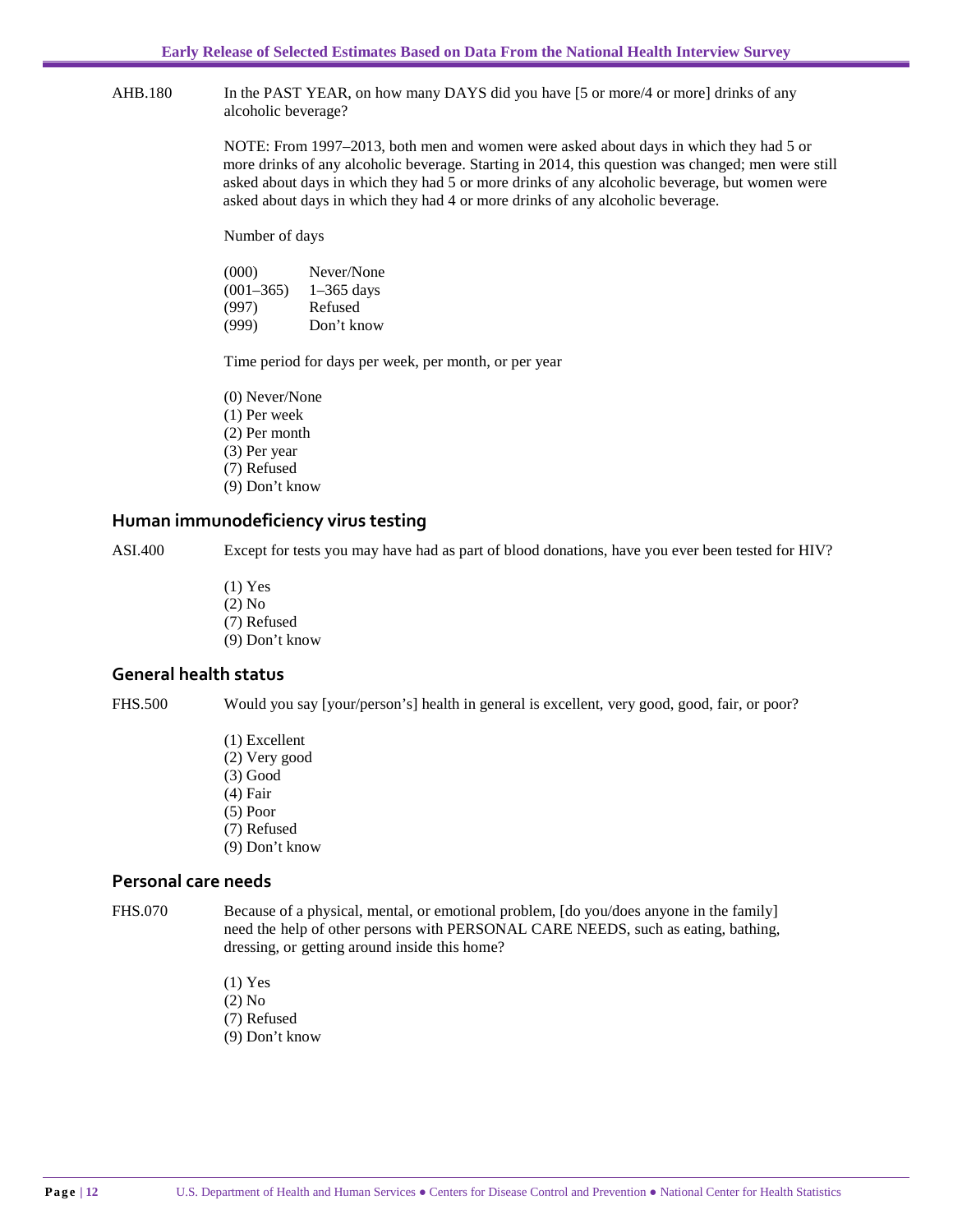#### **Serious psychological distress**

ASI.390 During the PAST 30 DAYS, how often did you feel

- ...So sad that nothing could cheer you up?
- ...Nervous?
- ...Restless or fidgety?
- ...Hopeless?
- ...That everything was an effort?
- ...Worthless?
- (1) ALL of the time (2) MOST of the time
- (3) SOME of the time
- (4) A LITTLE of the time
- (5) NONE of the time
- (7) Refused
- (9) Don't know

#### **Diagnosed diabetes**

ACN.160 Other than during pregnancy, have you EVER been told by a doctor or health professional that you have diabetes or sugar diabetes?/Have you EVER been told by a doctor or health professional that you have diabetes or sugar diabetes?

> (1) Yes (2) No (3) Borderline or prediabetes (7) Refused (9) Don't know

#### **Asthma**

ACN.080 Have you EVER been told by a doctor or other health professional that you had asthma?

AND

CHS.080 Has a doctor or other health professional EVER told you that [child] has asthma?

- (1) Yes
- (2) No
- (7) Refused (9) Don't know
- 
- ACN.085 Do you still have asthma?
	- AND
- CHS.085 Does [child] still have asthma?
	- (1) Yes
	- (2) No
	- (7) Refused
	- (9) Don't know